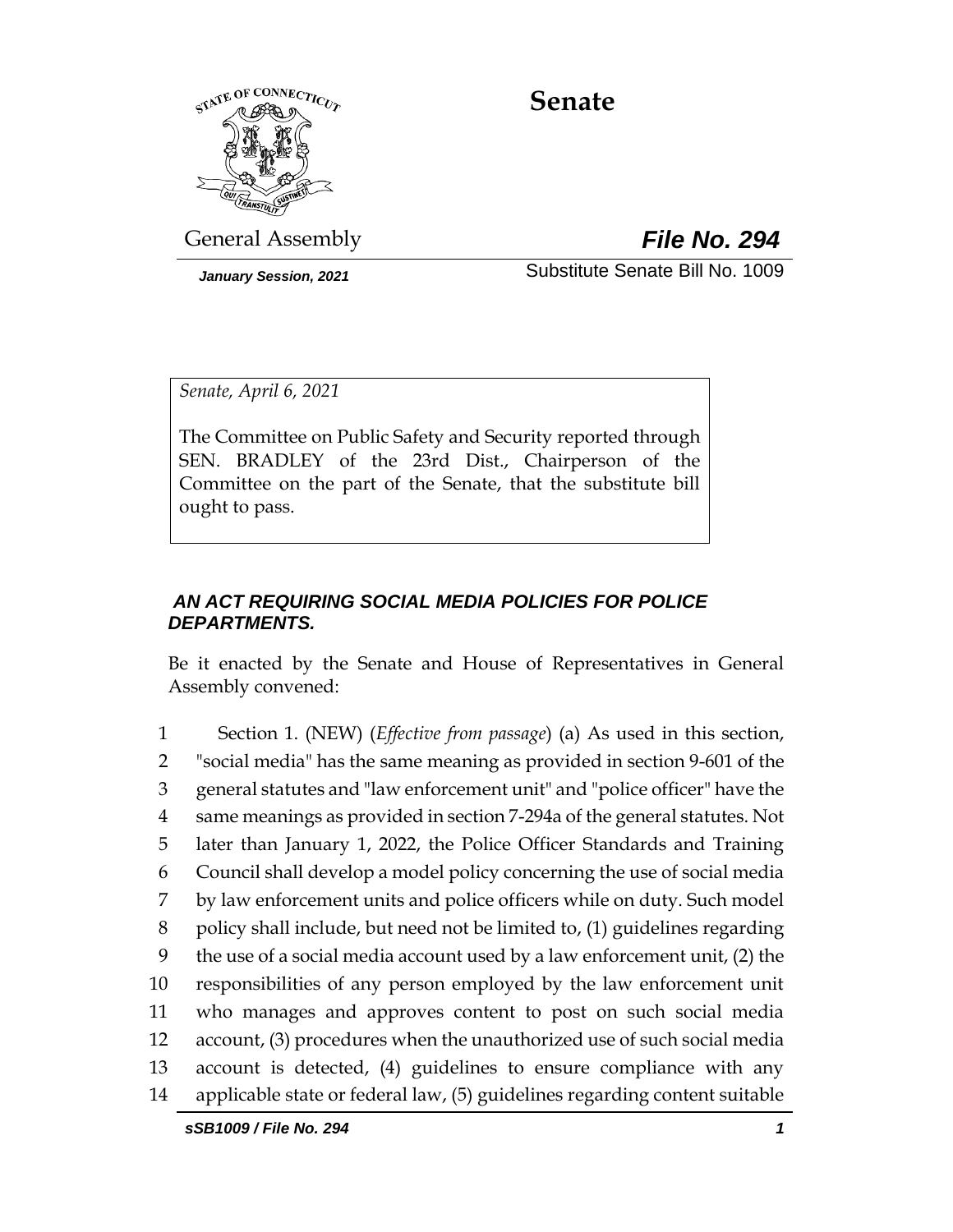15 and not suitable for posting on such social media account, and (6)

16 methods to limit indecent or obscene content on any such social media

- 17 account.
- 18 (b) Not later than July 1, 2022, each law enforcement unit shall adopt
- 19 and maintain a written policy that meets or exceeds the standards of the
- 20 model policy developed pursuant to subsection (a) of this section.

This act shall take effect as follows and shall amend the following sections:

| $ -$<br>$-1$ | ssaqe<br>'N | rtion<br>M |
|--------------|-------------|------------|
|              |             |            |

## *Statement of Legislative Commissioners:*

In subsection (a), the first sentence was added for clarity.

*PS Joint Favorable Subst.*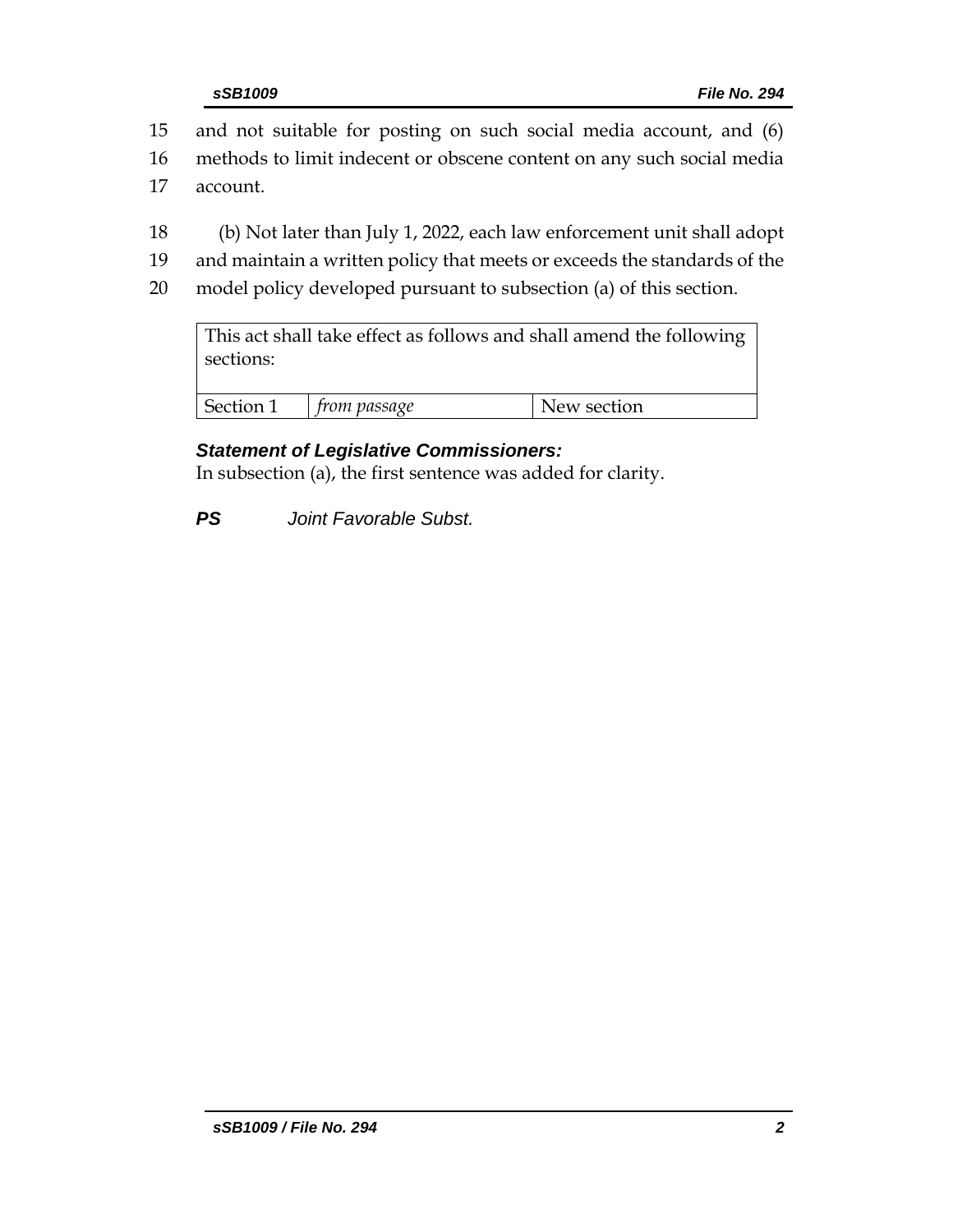*The following Fiscal Impact Statement and Bill Analysis are prepared for the benefit of the members of the General Assembly, solely for purposes of information, summarization and explanation and do not represent the intent of the General Assembly or either chamber thereof for any purpose. In general, fiscal impacts are based upon a variety of informational sources, including the analyst's professional knowledge. Whenever applicable, agency data is consulted as part of the analysis, however final products do not necessarily reflect an assessment from any specific department.*

### *OFA Fiscal Note*

*State Impact:* None

*Municipal Impact:* None

#### *Explanation*

The bill requires the Police Officer Standards and Training Council (POST) to develop a model social media policy resulting in no fiscal impact because POST has the expertise to meet the requirements of the bill.

*The Out Years*

*State Impact:* None *Municipal Impact:* None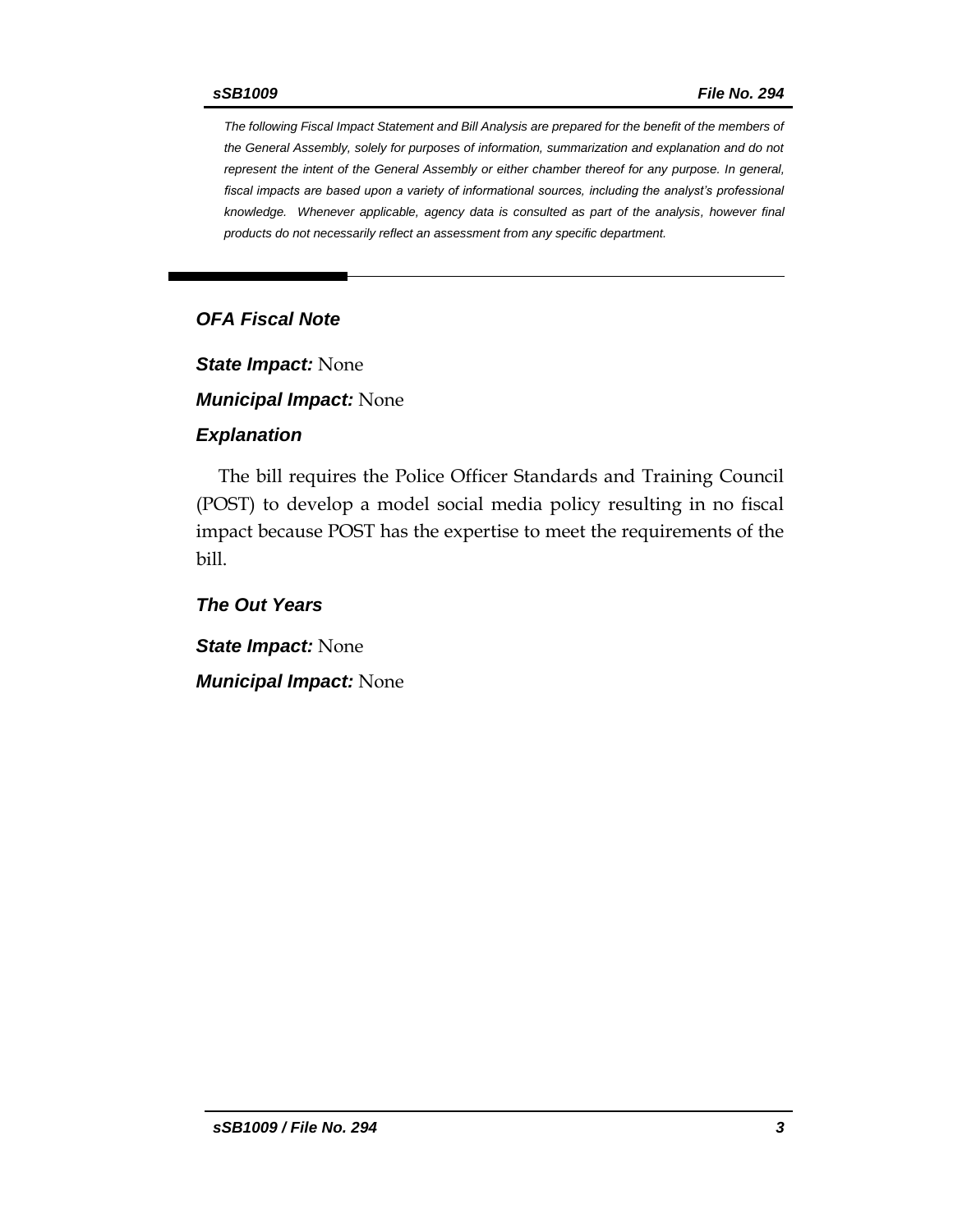# **OLR Bill Analysis**

**sSB 1009**

## *AN ACT REQUIRING SOCIAL MEDIA POLICIES FOR POLICE DEPARTMENTS.*

## **SUMMARY**

This bill requires the Police Officer Standards and Training Council to develop, by January 1, 2022, a model policy on the use of social media by law enforcement units and police officers while they are on duty. The policy must include:

- 1. guidelines on using a unit's social media account,
- 2. the responsibilities of any unit employee who manages and approves content to post on a unit's account,
- 3. procedures when the unauthorized use of a unit's account is detected,
- 4. guidelines to ensure compliance with applicable state or federal law,
- 5. guidelines on what is and is not suitable for posting on a unit's account, and
- 6. methods to limit indecent or obscene content on a unit's account.

By July 1, 2022, the bill requires each law enforcement unit to adopt and maintain a written policy that meets or exceeds the model policy's standards.

By law and under the bill, "social media" is an electronic medium where users may create and view user-generated content, such as uploaded or downloaded videos or photographs, blogs, video blogs, podcasts, or instant messages (CGS § 9-601). Additionally, "law